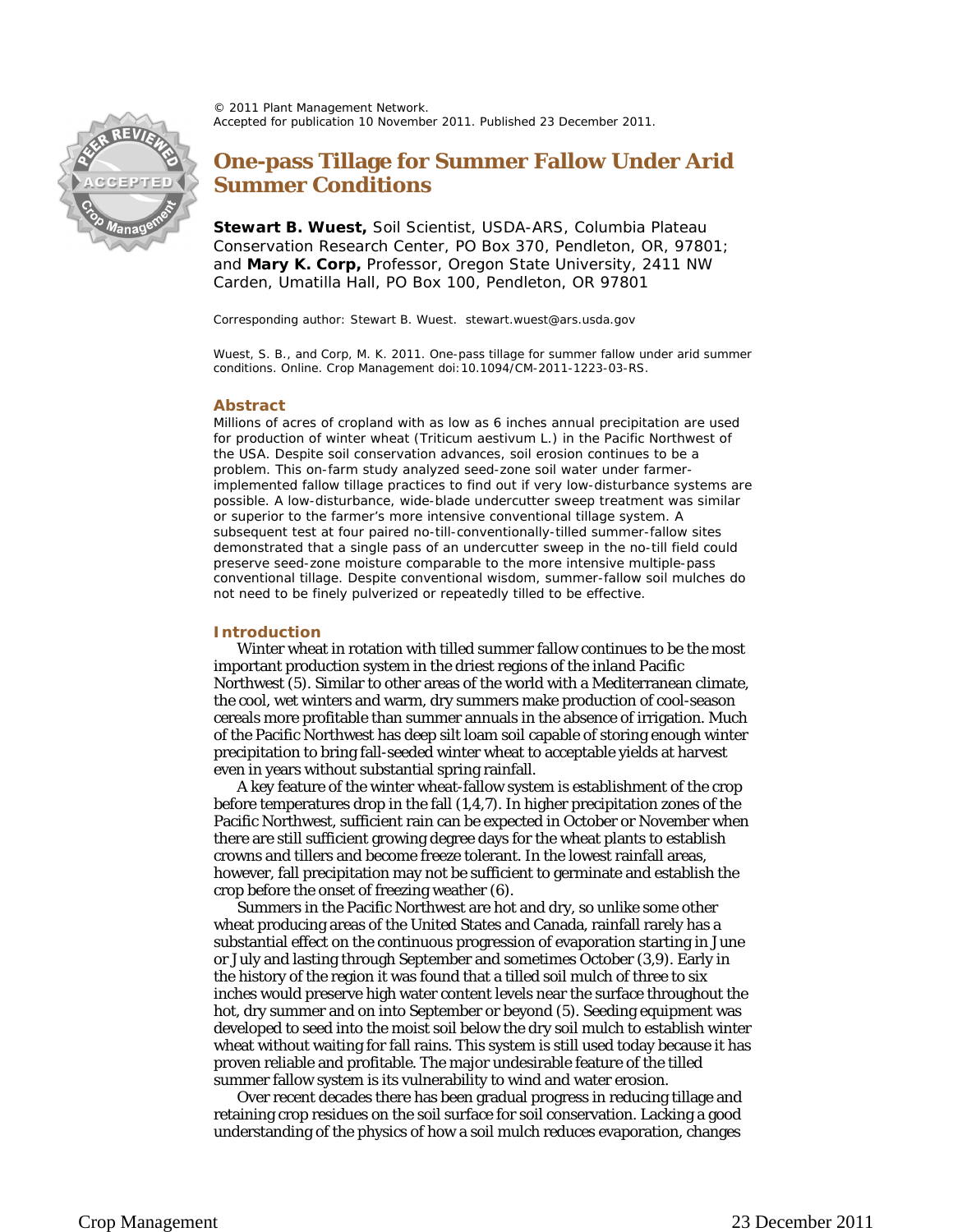have been in small increments, with the prevailing belief that finely pulverized soil favored in early practices produces the best result. The studies outlined here are part of an effort to measure whether coarse, cloddy mulches might be effective at reducing evaporation, paving the way for a better understanding of summer fallow options.

## **Analyzing Seed-Zone Soil Water Under Fallow Tillage**

Our first experiment analyzed soil water profiles from an on-farm test near Helix, OR, where the farmer's current summer fallow tillage practice was compared to a reduced-tillage practice and to no-till. The average precipitation during the four years of the study was 14 inches. There were four summer-fallow treatments. All plots were sprayed with non-selective herbicide in April, followed by the treatments:

- (i) *No-till*. Non-selective herbicide sprayed as necessary to control weeds.
- (ii) *Conventional tillage*. Plots disked in April, and cultivated in May with a straight-point chisel/narrow-blade sweep combination. Rodweeded if necessary to control weeds in June, and again in July at about 4 to 5-inch depth.
- (iii) *Sweep*, *coil pack*. Five-foot-wide V-blade sweeps used to undercut plots at about 4-inch depth in May, with attached coil-type soil packer. The packer was used in 2005 and 2006 because the farmer felt that the undercutting operation left the soil too loose and deep to seed into. Nonselective herbicide used to control weeds during remainder of fallow.
- (iv) *Sweep*, *rod*. In 2007 and 2008, the packer was not used and the herbicide was replaced by a rod-weeding in July at about 4-inch depth.

The treatments were replicated in four randomized blocks. Surface soil samples were taken in late August of each year to 12-inch depth. (The first increment was 0 to 3 cm, then 2-cm increments down to 15, and 5-cm increments down to 30 cm.) Because different tillage treatments result in different surface bulk density, all data were corrected to equivalent mass-depths for analysis (8). We used a mixed model with years considered as incomplete blocks (2), to accommodate the change in sweep treatment in years 3 and 4.

#### **Feasibility of Very Low-Disturbance Systems**

Figure 1 shows the mean soil water content from 4 to 11-inch depth. As expected, the surface of the no-till fallow dried more over the summer than the tilled treatments. The single pass of the sweep and coil packer resulted in a very similar water profile to the more intensive conventional tillage. When the sweep was not packed, but followed later by a rodweeding, it produced slightly better soil water than any of the other treatments. Soil samples taken before planting in 12-inch increments to five feet all four years indicated that the only difference between treatments in water gained over the fallow period (from harvest to planting) was reduced moisture in no-till in the top foot ( $P > F = 0.0012$ ). This was the same reduced soil water seen in the seed-zone samples of Figure 1.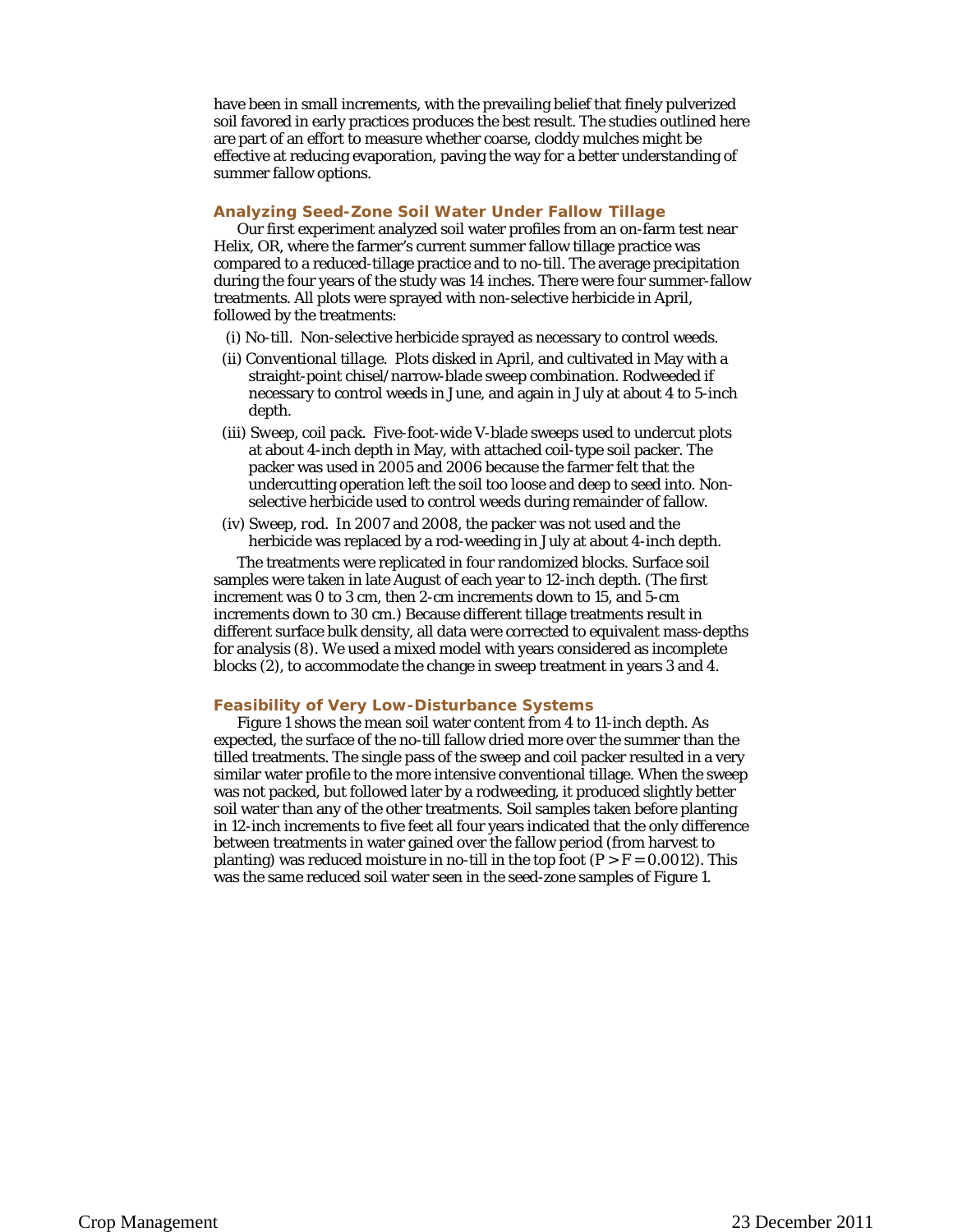

Fig. 1. Water content profiles produced by four summer fallow management treatments. The samples were taken in the fall before planting. No-till and the other treatments are significantly different at 4- to 8-inch depths  $(P > F = 0.05)$ . Sweep rod has greater moisture than sweep coil pack at 4 and 5 inches  $(P > F = 0.05)$ .

A second study was performed in 2010 at four sites near Moro, OR. We chose fields in no-till fallow that were adjacent to fields under tilled fallow and where we could take soil samples "across the fence" in four places with similar landscape aspects and soil conditions. The tilled fallow fields were tilled at different times and with different methods according to the normal practices of the four farmers, but all started earlier than June and used several tillage passes. After spring rains stopped, which was about 1 July in 2010, we tilled four small areas in each no-till field using an undercutter sweep similar to that used in the first study. Figures 2 and 3 show soil conditions typical of the conventional tillage fields and the single-pass sweep tillage plots. On 7 September and again on 29 September we sampled the seed zone at all sites and replicate treatments. Figure 4 shows the 7 September results. At site 1 it appears that the conventional tillage was performed so early that it reduced infiltration of the later spring rains. At the other three sites the single sweep tillage gave results that were similar to the more intensive conventional tillage.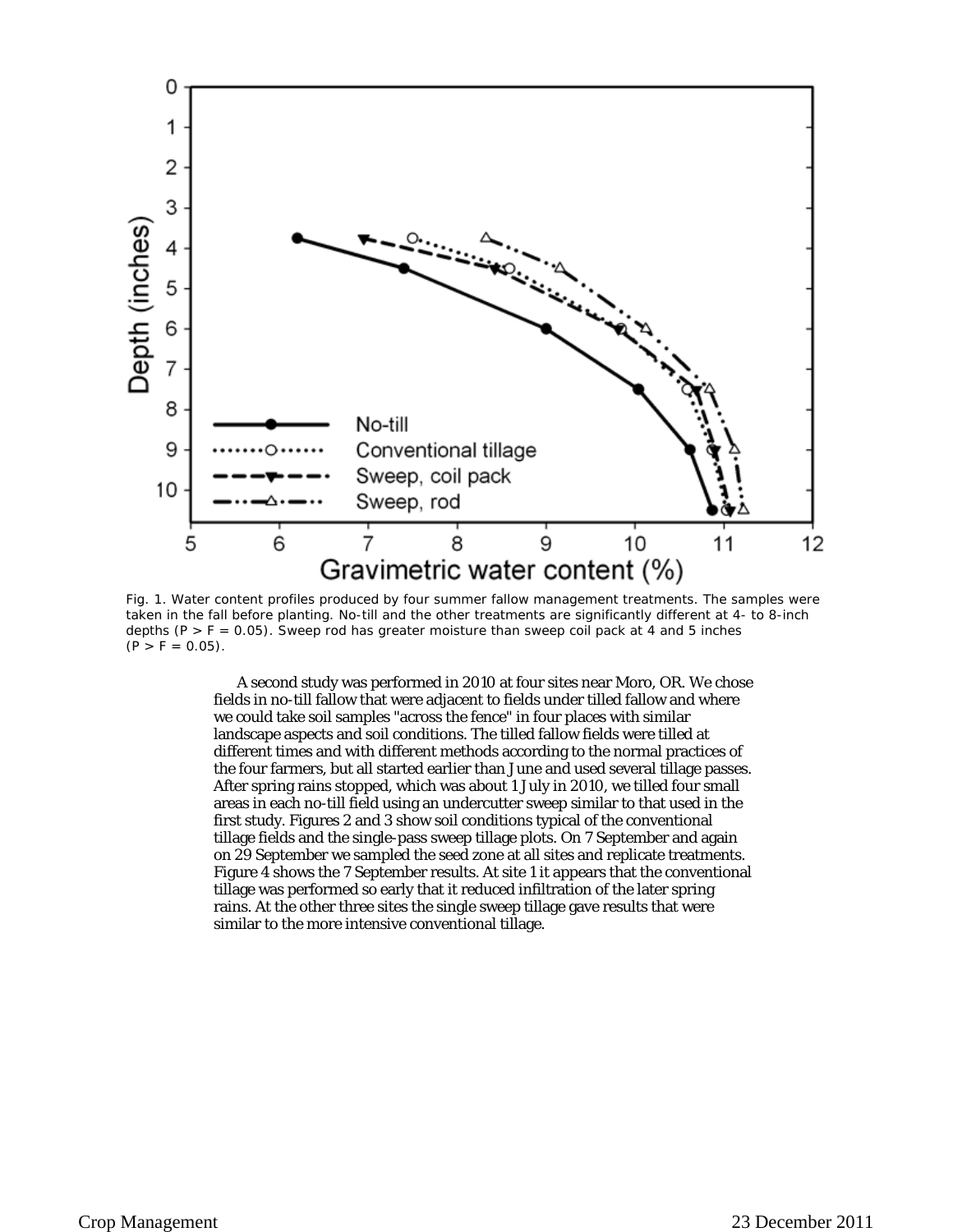

Fig. 2. Typical soil condition produced by conventional summer fallow tillage.



Fig. 3. Soil condition produced by one pass of a low-disturbance undercutter sweep.



Fig. 4. Water content profiles produced by conventional multiple-pass tillage, no-till, and a single pass of a low-disturbance undercutter sweep at four sites. Over all sites, no-till has significantly less moisture at 4 to 6-inch depths  $(P > F = 0.01)$ .

This is an important finding because it indicates that, despite the progress in tillage reductions over the past few decades, we can develop systems that are even more effective at erosion protection while preserving soil water over summer. Conventional thought has been that it takes several passes to create an effective soil mulch, but our data shows this is not true. Soil does not need to be extensively tilled into fine particles to provide a barrier to evaporation. This is an important concept for the development of more sustainable systems for summer fallow. The cloddy high residue surface left by a single pass of an undercutter (Fig. 3) is very resistant to wind and water erosion. The reduction in soil inversion also allows for stratification of organic matter near the soil surface where it increases soil aggregation, reducing crusting and improving water infiltration (10). The 29 September sampling shown in Figure 5 was taken after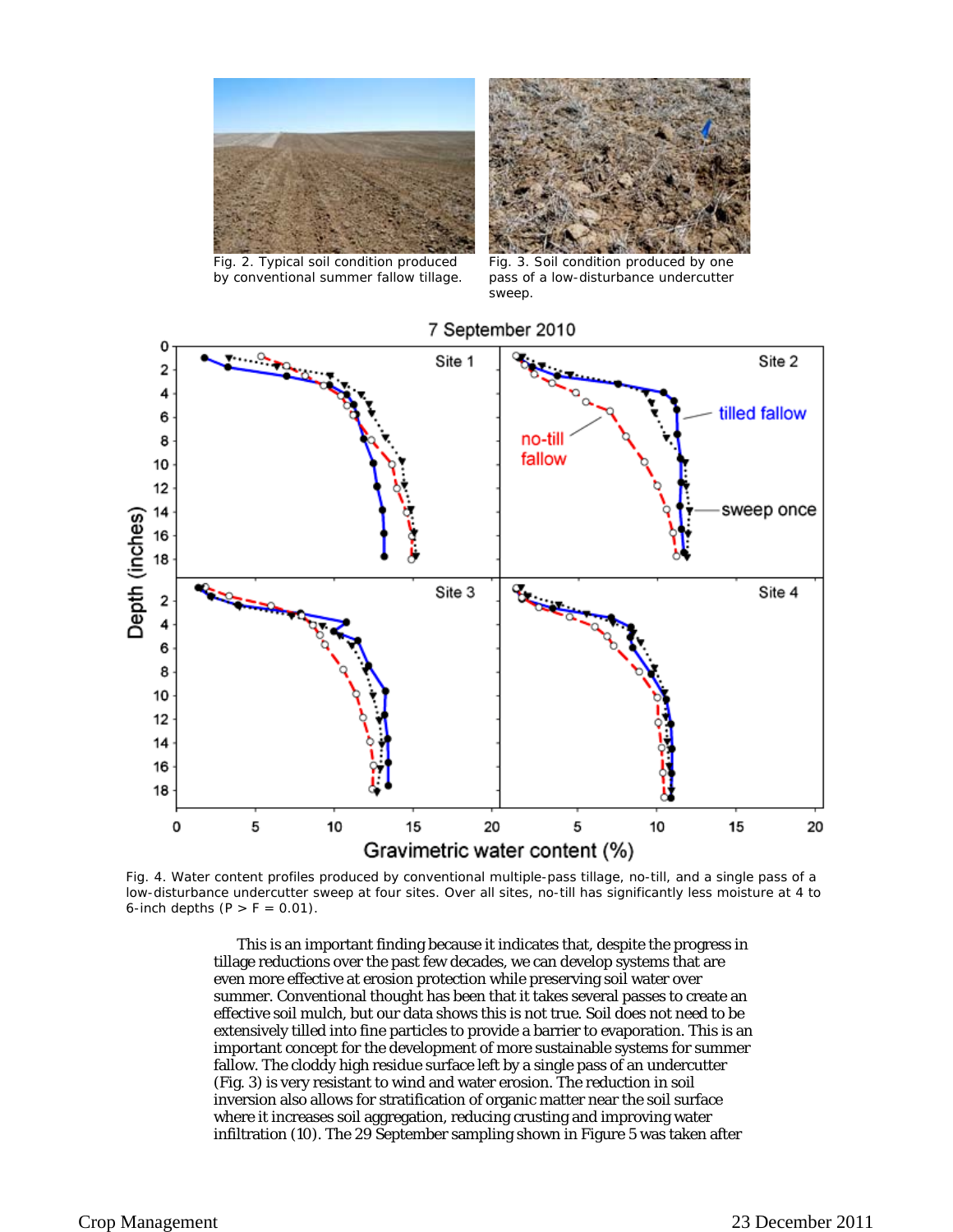some early fall rain. The sweep treatment in the second experiment tended to absorb water more similarly to the no-till, and better than the conventional tilled fallow. The same response to first fall rains was observed in the first study (*data not shown*).



Fig. 5. Water content profiles at same sites and treatments as Figure 4, after some early precipitation events. Such rainfall is unusual at this location, but show superior retention by no-till and low-disturbance tillage.

In the first two years of the first study, coil packing recompressed the soil mulch created by the sweep, and was done because the farmer was uncertain how to successfully seed into the conditions created by the sweep. From a soil physics perspective, the soil mulch might be expected to perform better without the packing operation because it contains more air and increases the distance between the surface and stored soil water. In the sweep-rod treatment the soil mulch was not packed after sweeping, and it appears in Figure 1 that it outperformed the conventional tillage treatment. Our data indicates that sweeprod or sweep without packing may be superior to conventional tillage in preserving seed zone water.

Both seed-zone and deep soil samples indicate that the no-till treatments lose more water during the fallow period. If it is true that less water is stored under no-till, this may have a significant bearing on the development of future wheat-fallow systems in areas with marginal rainfall where successful establishment of winter wheat into stored soil water is key to high grain yield potential. On the other hand, where no-till is practiced in the Pacific Northwest over a number of years, surface runoff may be reduced and better long term water storage might be possible compared to tilled soil, especially on sloping land under higher precipitation (10).